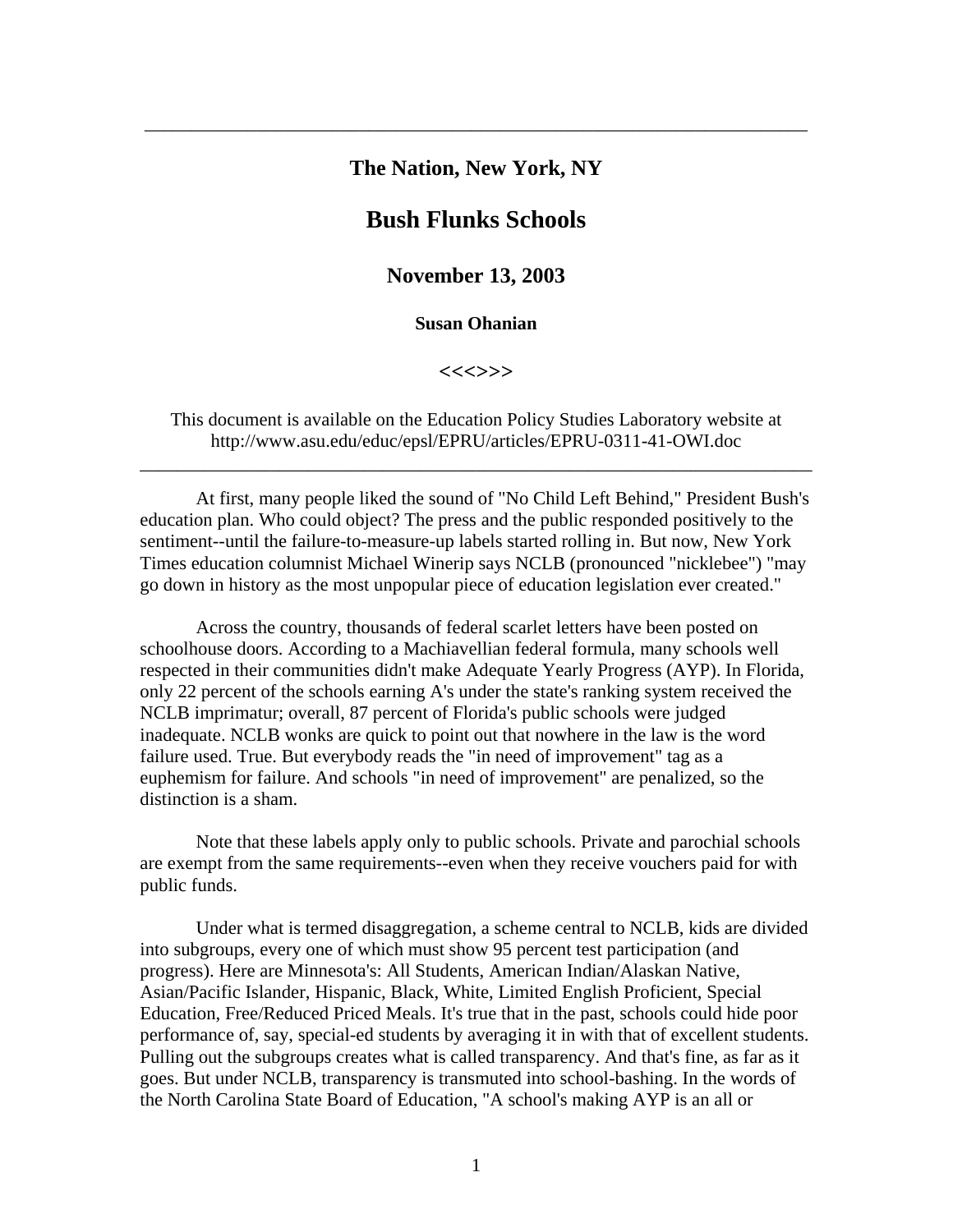nothing prospect. A school will either have 'Yes' or 'No' in this field." One of Palo Alto's top high schools received a scarlet letter because some students skipped the test to study for AP exams.

And remember, this is all based on how some squirrely kids perform on a standardized test that neither the public nor the educators have a right to examine. In some states a teacher is subject to reprimand or dismissal if she even glances at it. Or tries to comfort a child sobbing over the test.

Multiply the subgroups by two, since all subgroups have to measure up in both reading and math, with science waiting in the wings. Every category must have 95 percent test-taker participation and show adequate yearly progress. In a small rural district, a couple of kids having an off day can cook a school's goose. In a large urban school, it doesn't take many more. A school can meet as many as seventeen out of eighteen target goals, and because this game is all or nothing, still be labeled failing. Ninety-four percent--and failing.

If No Child Left Behind meant what it says, it would help schools concentrate on that 6 percent, not cripple the whole school with an ugly label and crushing financial consequences. If even 6 percent of the bombast supporting NCLB was in touch with reality, they'd take heed of the American Society of Civil Engineers Report Card for America's Infrastructure, where public school buildings are ranked in worse shape than our bridges, transit systems and hazardous-waste disposal systems. Where's the Congressional breast-beating about this D-?

Of late, some Democrats have been saying they wouldn't have voted for NCLB if they'd known the Administration was going to skimp on funding. But to educators, this fiat for perfection looks like a gotcha setup; money or no, everybody will fail. As respected researcher Gerald Bracey puts it, NCLB is "a weapon of mass destruction, and the target is the public school system." Vermont Senator James Jeffords sees NCLB as "a back door to anything that will let the private sector take over public education."

If a school doesn't meet its AYP for two consecutive years, then it has to offer students the opportunity to go to a school with better scores, paying for the transportation costs. The Feds call this capacity-building; schools trying to meet already depleted budgets call it a crisis. Students with the lowest scores get first choice for moving, so consider this scenario: A receiving school's AYP is endangered by the incoming students, and the sending school's AYP improves just because they left. Then the bus can reverse direction, with the sending school becoming the recipient. Such a scheme looks at schools not as social institutions but as skill delivery systems. Already, there have been ugly incidents of cities not wanting to accept Somali refugees because they're worried about AYPs.

States must come up with a plan for achieving 100 percent proficiency by 2013- 14, so they set up a grid: Oregon is typical, promising 40 percent proficiency in English/Language Arts in 2002-03, jumping to 60 percent by 2007-08, 80 percent by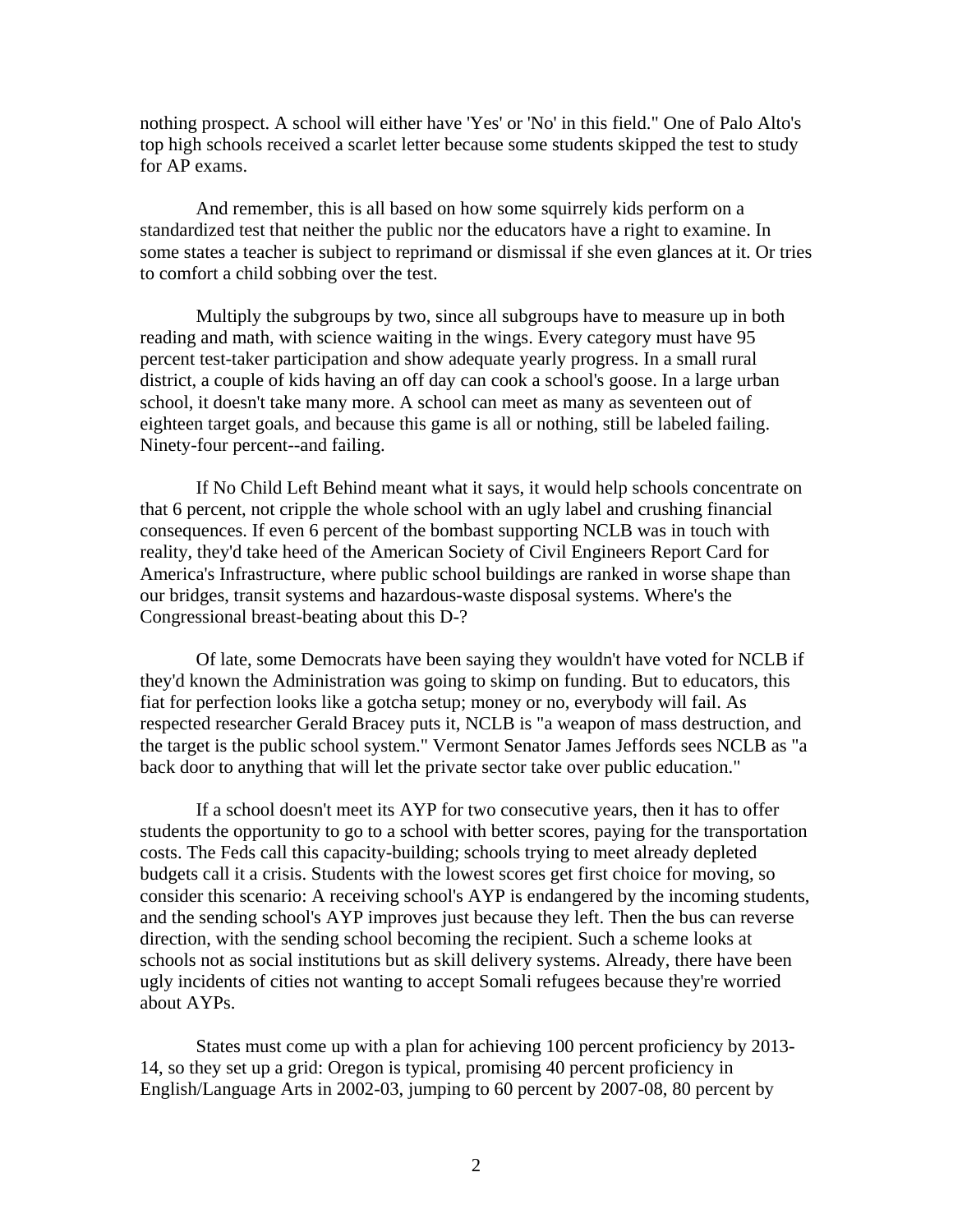2011-12 and 100 percent by 2013-14. Note that they're putting off the utterly fantastic gains until the last years. Maybe they're counting on NCLB's self-destructing by then.

A July press release from the Business Roundtable quotes Joseph Tucci, chairman of the Roundtable's Education and the Workforce Task Force: "You can't manage what you don't measure. No executive can run a business without accurate, granular data that explains what's working and what's not. Our school systems should be no different." Keep those 8-year-old widgets rolling along the conveyor belt! But man does not live by granular data alone. Neither should children, though everywhere music, art and recess are being cut--to make room for more test prep.

Consider this: A Steinway grand has more than 12,000 parts, and a third grader's brain has about 100 billion neurons; but it's the Steinway that's acknowledged as unique, differing not only from all other piano brands but from all other Steinways. In an article celebrating the Steinway, James Barron says, "Perhaps it is the wood. No matter how carefully Steinway selects or prepares each batch, some trees get more sunlight than others in the forest, and some get more water. Certain piano technicians say uncontrollable factors make the difference." Uncontrollable factors. These days, piano makers may talk about uncontrollable factors, but no teacher or principal had better try it. With test-score numbers passing for accountability, "No Excuses" is the mantra for schools.

Ask any teacher and she will tell you how different is each third grader in her classroom. But the corporate-politico-media alliance long ago abandoned teacher judgments as "anecdotal," putting all their eggs in that granular data basket. Because the governor of Florida holds firm to a magic test score for every third grader--disregarding the kind of work they have done all year in class--he called on God, who has given children "the ability to gain this power and they haven't learned it," to justify holding back 43,000 of them. Maybe God was listening; this number was later reduced to 32,000. In the short term, retaining kids this year will make next year's AYP scores look better. But what about the long-term consequences? The relationships between retention, race and dropout rates are amply documented in research on retention. Hold ten students back a grade and only three will be around on graduation day; hold those students back twice and none will complete school. None. And African-American and Latino students are retained at twice the rate of white students.

Holding back third graders a year in school is said to be in the nation's selfinterest. The hysterical tone harks back to the cold war rhetoric found in 1983's A Nation at Risk: "If an unfriendly foreign power had attempted to impose on America the mediocre educational performance that exists today, we might well have viewed it as an act of war." Refusing to acknowledge evidence to the contrary, Business Roundtable bullies still talk this way about schools, and the national press lets them get away with it.

People are so used to thinking of issues as right wing and left wing that they often miss the business wing. Go to the Business Roundtable (BRT) website and you can download the NCLB Business Leaders Toolkit. In the name of preparing students for "the